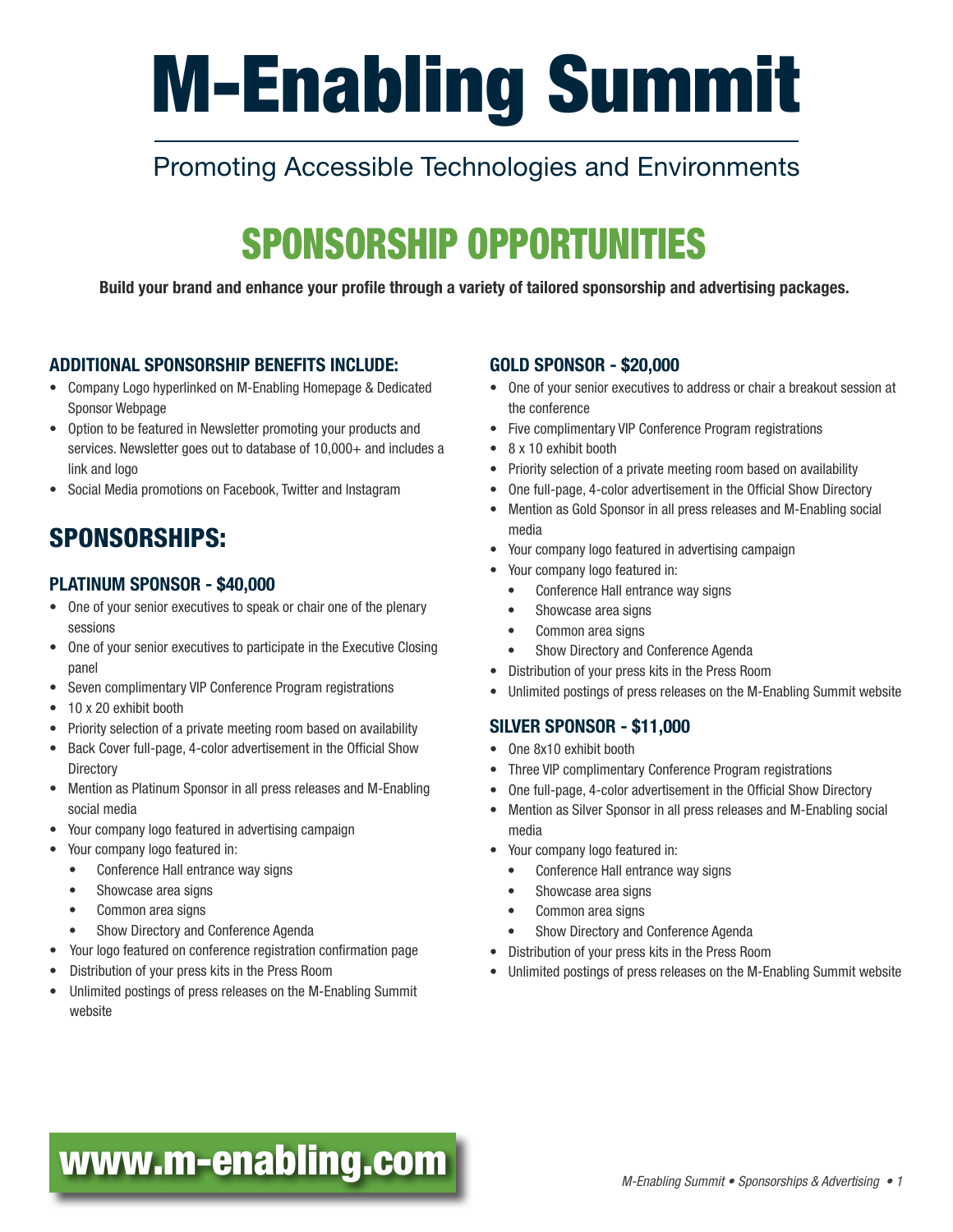#### SOCIAL MEDIA & BUSINESS CENTER - \$18,000 SOLD!

- Includes three complimentary VIP Conference Program registrations
- Listing and logo as a sponsor in the official program guide
- One full page 4- color advertisement in the official program guide
- Distribution of promotional items throughout the center
- Mentioned as sponsor in press releases
- Logo featured on signage throughout:
	- The Lounge and Business Center
	- Conference Hall
	- Common showcase area

#### ACCESSIBILITY REGISTRATION SPONSOR - \$9,000

- Company Logo at the Accessibility Services Counter
- Logo on captioning streaming signage in conference rooms
- Logo featured on M-Enabling Summit website, on sponsor page, and on accessible materials page
- Logo in the Official Show Directory
- Two complimentary VIP Conference Program registrations

#### SESSION - \$7,000

- 1 hour Session solely dedicated to your product or services (\*topic and presentation needs to be approved by Program Committee and must be educational)
- Two complimentary VIP Conference Program registrations

#### VIRTUAL LEADERSHIP BRIEFING SPONSOR - \$5,000

- Logo included on a minimum of three email blasts promoting the Briefing. Each e-blast goes out to a database of 10,000+
- Logo included on the intro slides of the briefing and during breaks
- Optional social media post of short video promoting your products and services (content provided by sponsor)

## SOCIAL FUNCTION SPONSORSHIPS:

#### COCKTAIL RECEPTION & AWARDS CEREMONY - \$24,000

- One of your senior executives to speak at the Cocktail Reception
- One of your Senior Executives to address a Breakout Session
- 8 x 10 exhibit booth
- Your logo in the Official Show Directory
- Five complimentary VIP Conference Program registrations
- One full-page, 4-color advertisement in the Official Show Directory
- Insert in conference registration bag
- Your company logo featured in:
	- Cocktail Reception signs
	- Showcase area signs
	- Common area signs
	- VIP drink tickets
- Distribution of your press kits in the Press Room
- Unlimited postings of press releases on the M-Enabling Summit website
- Logoed cocktail napkins
- Opportunity to provide cups with logo or other branded material (provided by sponsor) \*Cost of production not included

#### LUNCH RECEPTION - \$14,000 SOLD!

- Your logo in the Official Show Directory
- One of your senior executives to make remarks before the lunch
- Four complimentary VIP Conference Program registrations
- One full-page, 4-color advertisement in the Official Show Directory
- Your company logo featured in:
	- Lunch Reception signs
	- Showcase area signs
	- Common area signs
- Opportunity to provide cocktail napkins and cups with logo (provided by sponsor) \*Cost of production not included
- Distribution of promotional items during lunch
- Distribution of your press kits in the Press Room
- Opportunity to provide logoed cocktail napkins (provided by sponsor) \*Cost of production not included

#### CLOSING DAY BREAKFAST NETWORKING RECEPTION - \$10,000

- Your logo in the Official Show Directory
- One of your senior executives to make remarks at closing session
- Three complimentary VIP Conference Program registrations
- One full-page, 4-color advertisement in the Official Show Directory
- Your company logo featured in:
	- Breakfast reception signs
	- Showcase area signs
- Common area signs
- Logo on cocktail napkins
- Distribution of promotional items during reception
- Distribution of your press kits in the Press Room

#### SPEED NETWORKING RECEPTION - \$6,750

- One Complimentary VIP Conference Program Registrations
- Your logo in the Official Show Directory
- Recognition during Speed Networking Event
- Logo featured on cocktail napkins
- Logo on room sign
- Opportunity to provide cups with logo or other branded material (provided by sponsor) \* cost production not included

#### REFRESHMENT BREAKS (FOUR OPPORTUNITIES) - \$2,800 PER BREAK

- Your logo on signage at a coffee break
- Opportunity to provide your own giveaways or promotional items during break
- Company recognition signs at coffee break stations